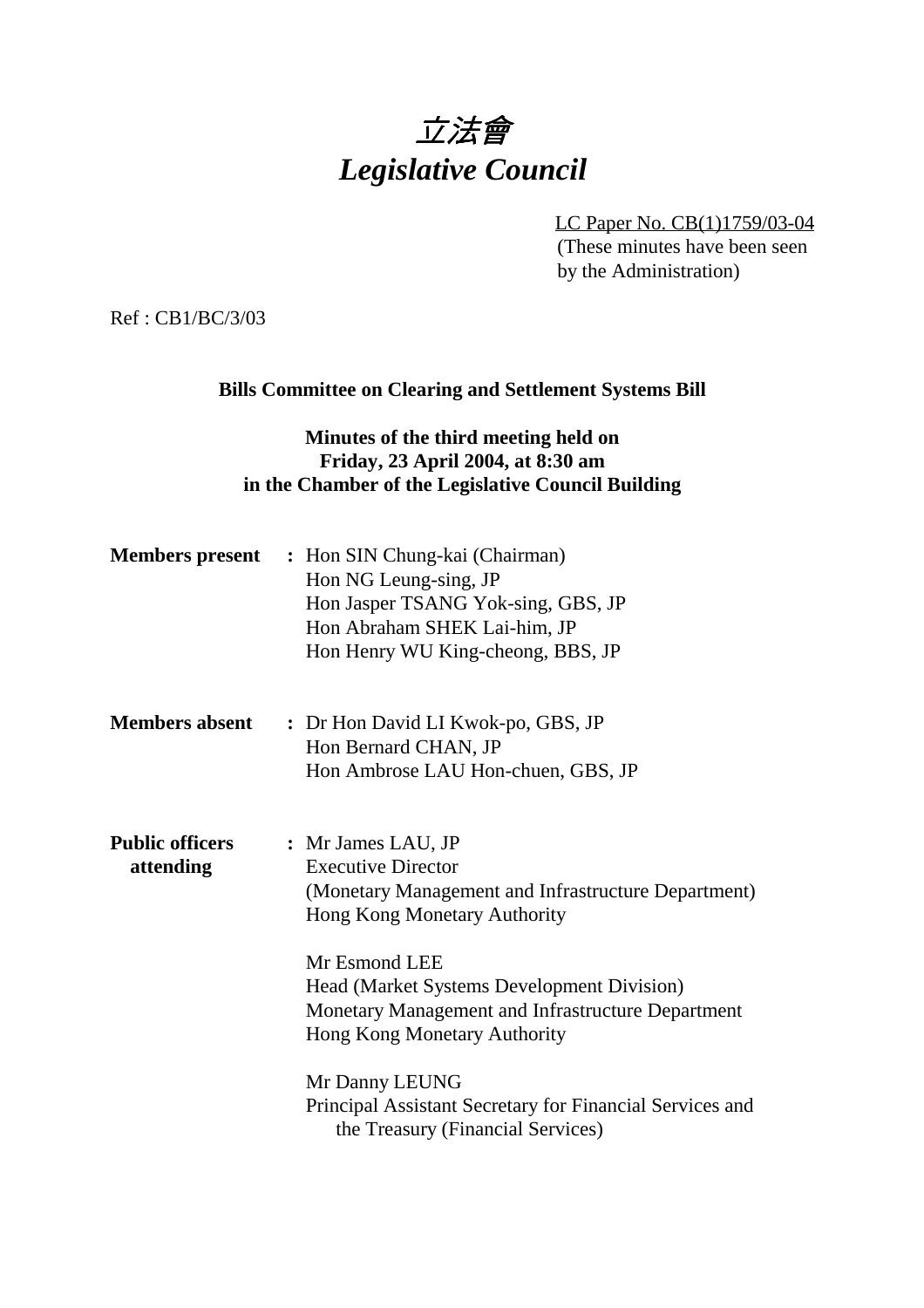|        |     | Mr Clement CHAN<br>(Financial Services)                                       | Assistant Secretary for Financial Services and the Treasury                                                       |
|--------|-----|-------------------------------------------------------------------------------|-------------------------------------------------------------------------------------------------------------------|
|        |     | Mr Jonothan ABBOTT<br>Senior Assistant Law Draftsman<br>Department of Justice |                                                                                                                   |
|        |     | Ms Lonnie NG<br><b>Senior Government Counsel</b><br>Department of Justice     |                                                                                                                   |
|        |     | <b>Clerk in attendance:</b> Miss Salumi CHAN<br>Chief Council Secretary (1)5  |                                                                                                                   |
|        |     | <b>Staff in attendance : Ms Connie FUNG</b><br>Assistant Legal Adviser 3      |                                                                                                                   |
|        |     | Ms Rosalind MA<br>Senior Council Secretary (1)8                               |                                                                                                                   |
| Action | I.  | <b>Confirmation of minutes of meetings</b><br>(LC Paper No. CB(1)1453/03-04   | Minutes of first meeting held on<br>18 March 2004                                                                 |
|        |     | LC Paper No. CB(1)1492/03-04                                                  | Minutes of second meeting held<br>on 26 March 2004)                                                               |
|        |     |                                                                               | The minutes of the meetings held on 18 and 26 March 2004 were confirmed.                                          |
|        | II. | <b>Meeting with the Administration</b><br>(LC Paper No. CB(1)1571/03-04(01)   | "Follow-up to the first meeting"<br>on 18 March 2004" prepared by<br>Legislative<br>Council<br>the<br>Secretariat |
|        |     | LC Paper No. $CB(1)1571/03-04(02)$                                            | "Follow-up"<br>the<br>second<br>to<br>meeting on 26 March<br>2004"<br>prepared by the Legislative                 |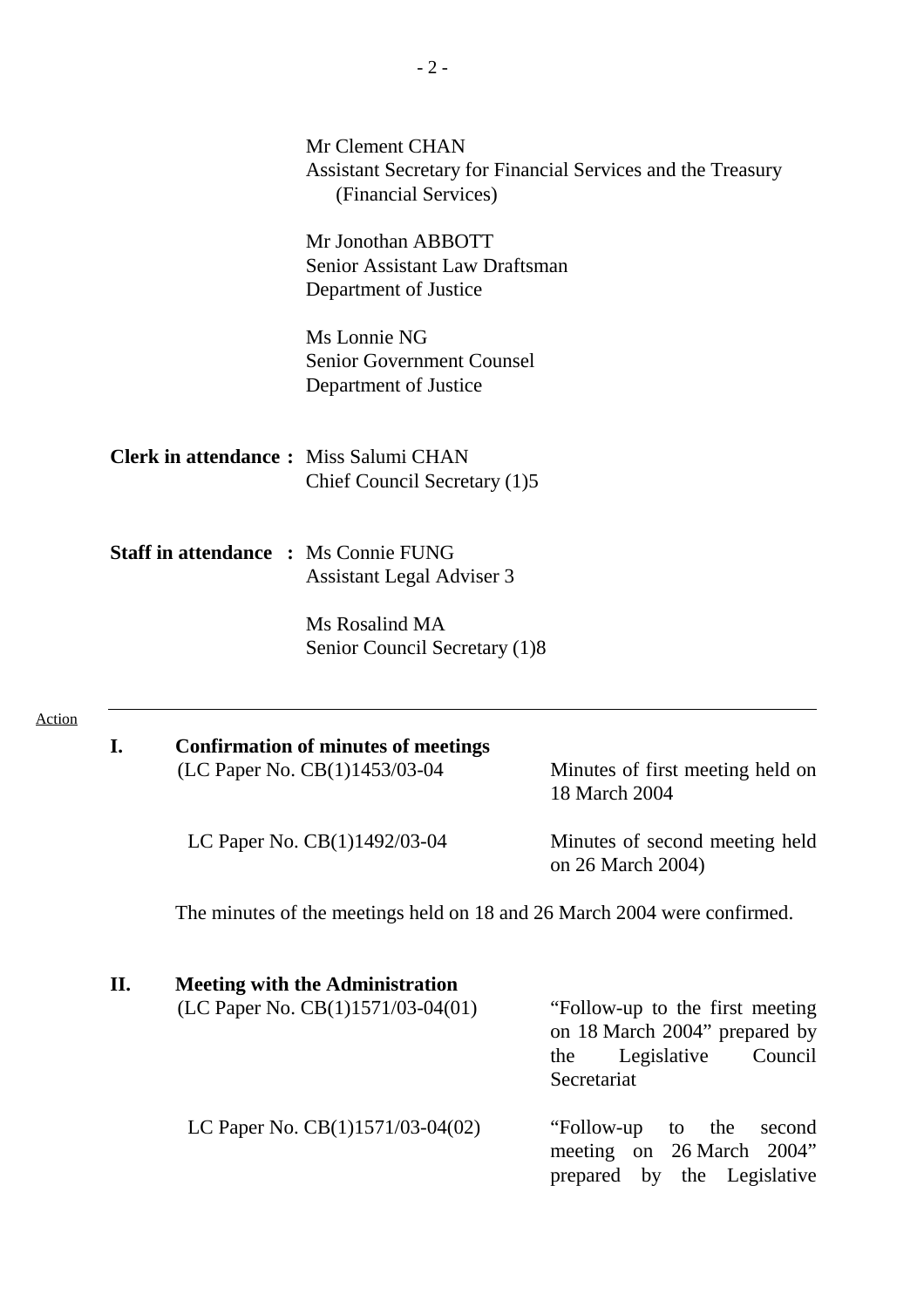Council Secretariat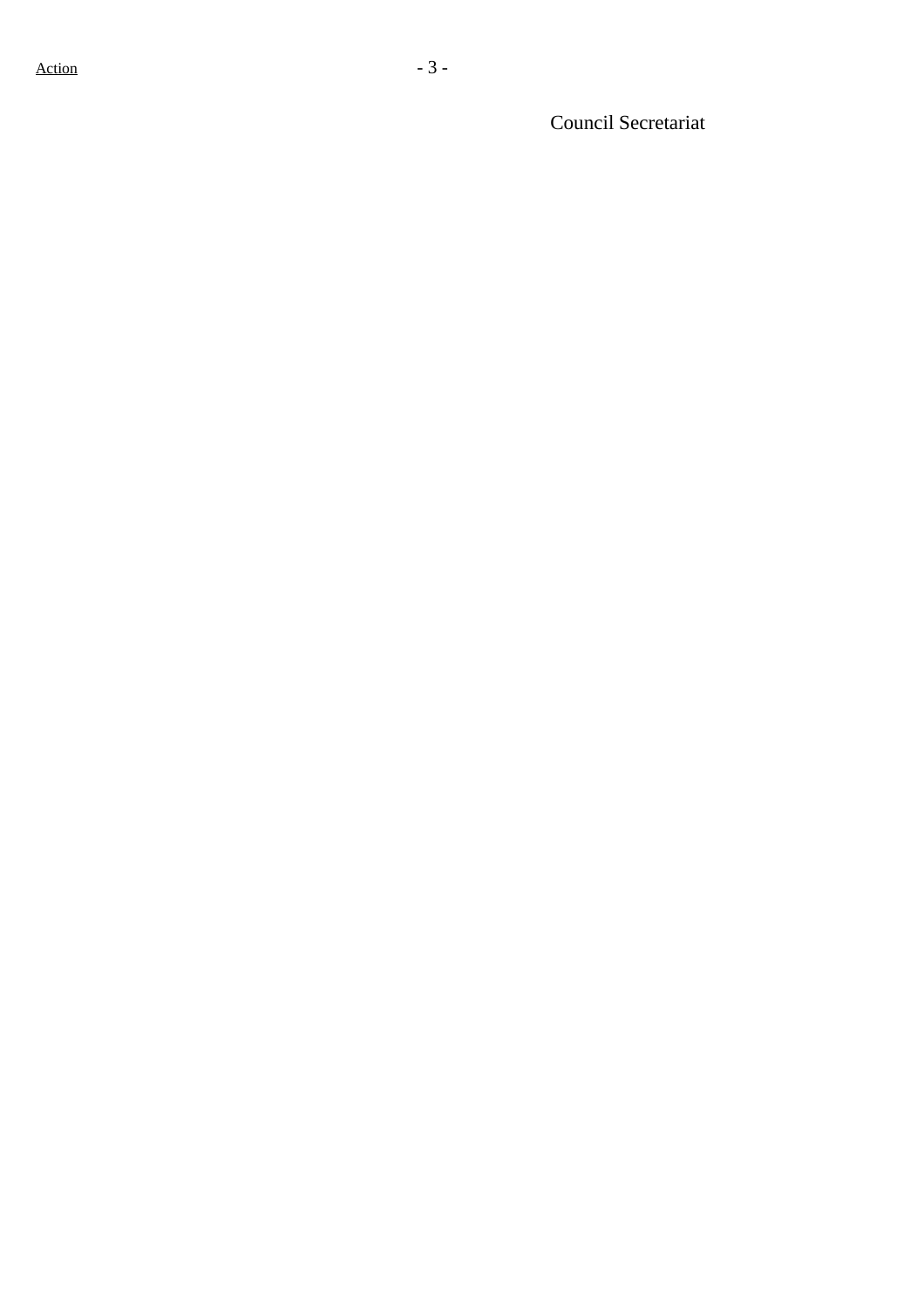| LC Paper No. $CB(1)1579/03-04(01)$ — Paper provided by the |          |                                 |  |  |
|------------------------------------------------------------|----------|---------------------------------|--|--|
|                                                            |          | Administration on "Process"     |  |  |
|                                                            |          | Review Committee on Hong        |  |  |
|                                                            |          | Kong Monetary Authority         |  |  |
|                                                            |          | related Clearing and Settlement |  |  |
|                                                            | Systems" |                                 |  |  |

- LS69/03-04 Paper prepared by the Assistant Legal Adviser on "Comparison of provisions governing the proposed Clearing and Settlement Systems Appeals Tribunal under the Clearing and Settlement Systems Bill and other similar statutory tribunals"
- LC Paper No.  $CB(1)1571/03-04(03)$  Written submission dated 6 April 2004 from the Hong Kong Exchanges and Clearing Limited (HKEx)
- LC Paper No.  $CB(1)1571/03-04(04)$  The Administration's response to the written submission from **HKEx** 
	- LC Paper No.  $CB(1)1571/03-04(05)$  Paper provided by the Administration on "Policy Issues and General Principles (Part 3 of the Bill)"
- 2. The Bills Committee deliberated (Index of proceedings attached at **Appendix**).

Follow-up actions to be taken by the Administration

- Admin 3. At the request of the Bills Committee, the Administration agreed to take the following actions -
	- (a) Given members' support for the establishment of a Process Review Committee to review whether there were any discrepancies in the Hong Kong Monetary Authority (HKMA)'s oversight of the HKMA systems as compared to other systems, the Administration was invited to take the following actions:
		- (i) To provide the draft terms of reference of the proposed Process Review Committee; and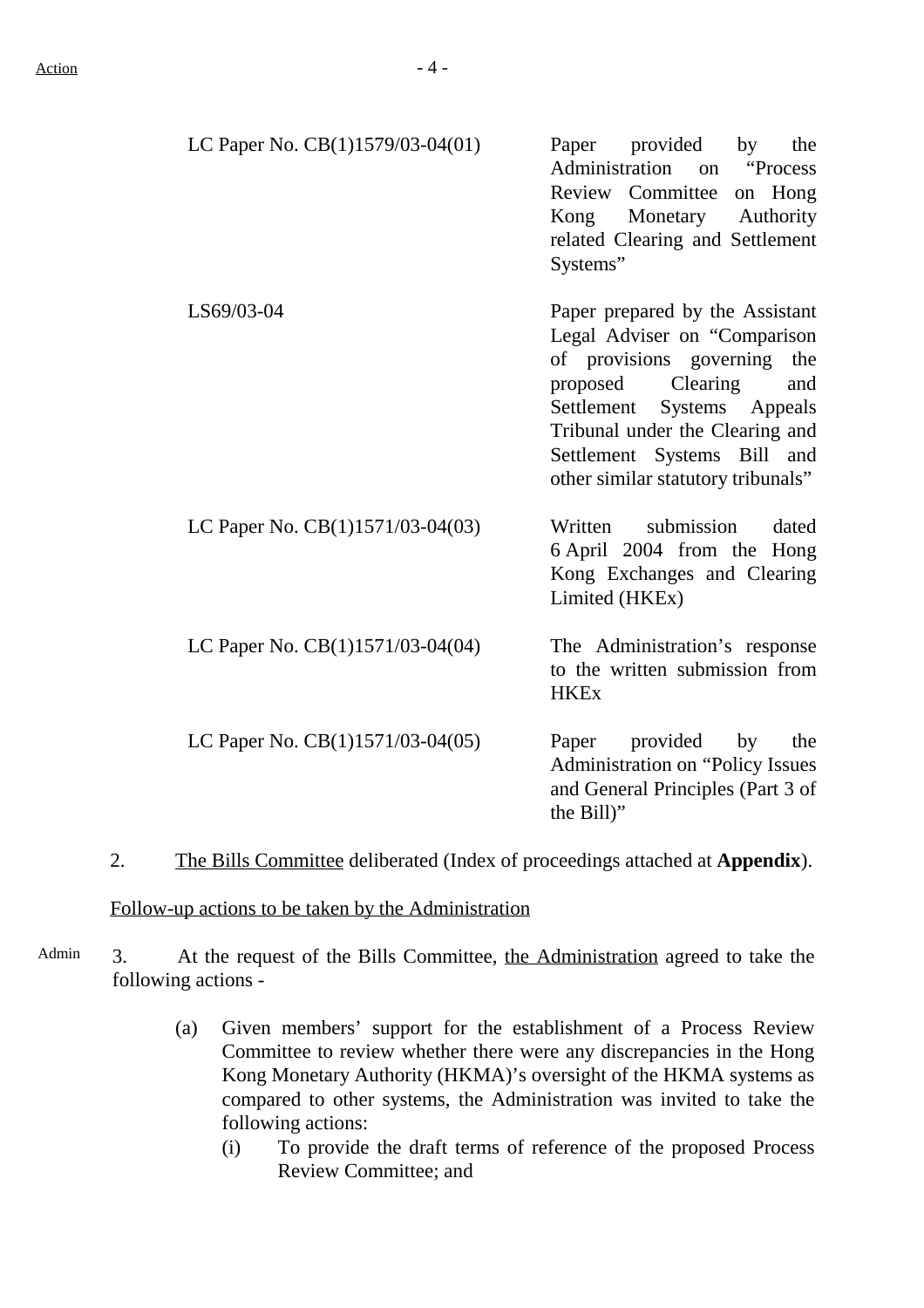- (ii) To prepare the relevant Committee Stage Amendments to the Bill in order to allow the passing of confidential information regarding HKMA's oversight activities to the proposed Process Review Committee.
- (b) On clause 37 of the Bill which provided for appeals to the Court of Appeal against determinations of the Clearing and Settlement Systems Appeals Tribunal (CSSAT) on a point of law, the Administration was invited to include an express provision providing that the lodging of an appeal to the Court of Appeal did not by itself operate as a stay of execution of a determination of the CSSAT unless the Court of Appeal otherwise ordered, similar to that provided in the Securities and Futures Ordinance (Cap. 571) in respect of the Securities and Futures Appeals Tribunal.
- (c) The Administration was invited to provide a further response to the written submission of the Hong Kong Exchanges and Clearing Limited.

#### Date of next meeting

4. The Chairman reminded members that the Bills Committee would commence clause-by-clause examination of the Bill at its next meeting to be held on Monday, 26 April 2004 at 2:30 pm.

(*Post-meeting note:* On the direction of the Chairman, the meeting originally scheduled for 26 April 2004 was cancelled as a quorum was unlikely to be present for the meeting.)

#### **III. Any other business**

5. There being no other business, the meeting ended at 9:05 am.

Council Business Division 1 Legislative Council Secretariat 10 May 2004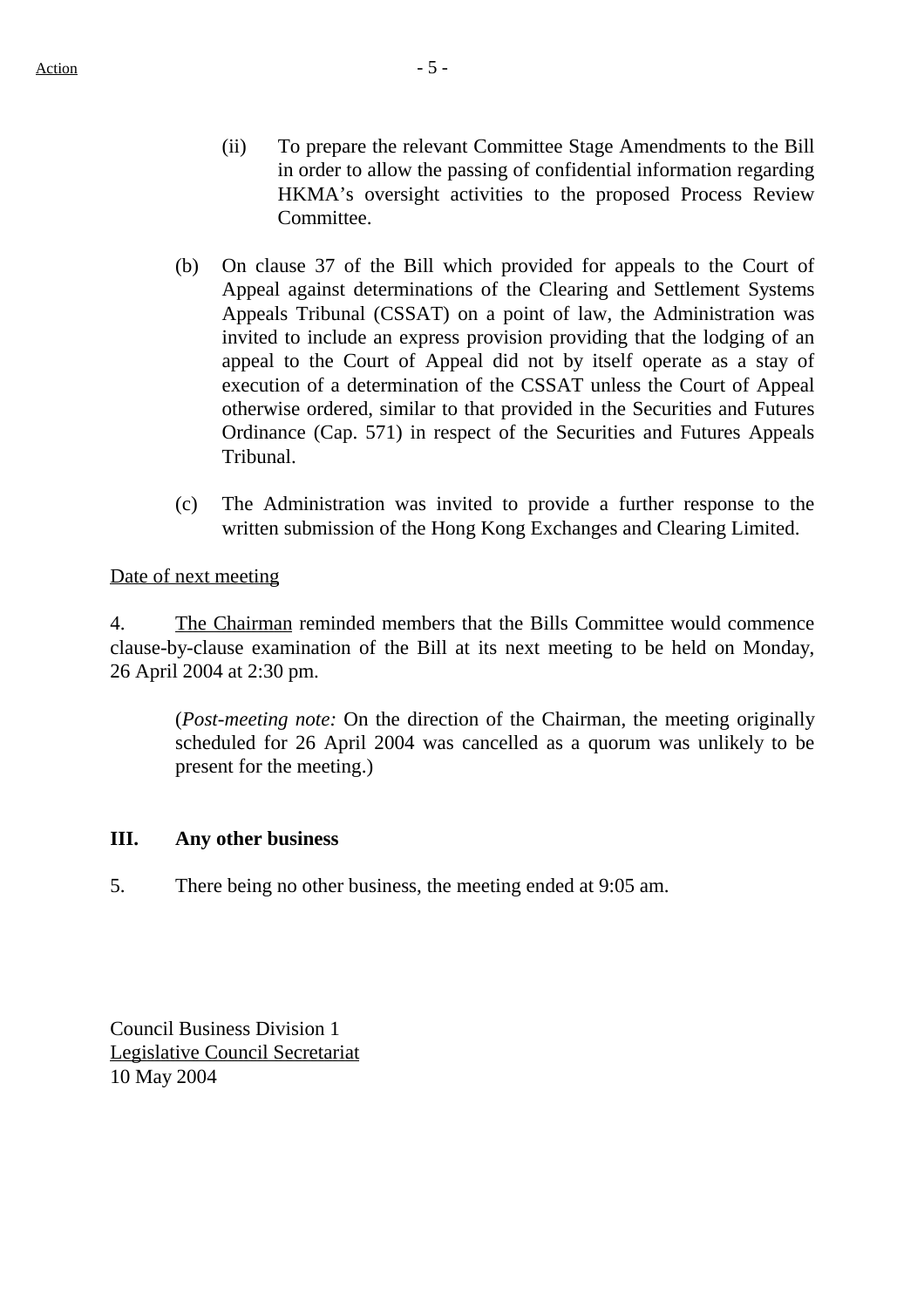## **Appendix**

### **Proceedings of the third meeting of the Bills Committee on Clearing and Settlement Systems Bill on Friday, 23 April 2004, at 8:30 am in the Chamber of the Legislative Council Building**

| <b>Time marker</b> | <b>Speaker</b>                                        | Subject(s)                                                                                                                                                                                                                                                                                                                                                          | <b>Action</b>   |  |
|--------------------|-------------------------------------------------------|---------------------------------------------------------------------------------------------------------------------------------------------------------------------------------------------------------------------------------------------------------------------------------------------------------------------------------------------------------------------|-----------------|--|
|                    |                                                       |                                                                                                                                                                                                                                                                                                                                                                     | <b>Required</b> |  |
| 000000-000147      | Chairman                                              | (a) Confirmation of minutes of<br>meetings on 18 and 26<br>March 2004<br>Welcoming<br>(b)<br>and<br>introductory remarks                                                                                                                                                                                                                                            |                 |  |
|                    | <b>Part A: Matters arising from previous meetings</b> |                                                                                                                                                                                                                                                                                                                                                                     |                 |  |
| 000148-000756      | Administration                                        | Briefing by the Administration<br>the paper on "Process"<br>on<br>Review Committee on Hong<br>Kong Monetary<br>Authority<br>related Clearing and Settlement<br>Systems" (LC Paper<br>No.<br>$CB(1)1579/03-04(01))$                                                                                                                                                  |                 |  |
| 000757-001014      | Mr NG Leung-sing                                      | Support for the proposal to<br>(a)<br>establish a Process Review<br>Committee<br>Importance of having a<br>(b)<br>"Chinese wall" between the<br>operational and oversight<br>teams of the Hong Kong<br>Authority<br>Monetary<br>for<br>(HKMA)<br>clear<br>segregation of duties<br>(c) Need to keep the Process<br>Committee<br>Review<br>informed of any personnel |                 |  |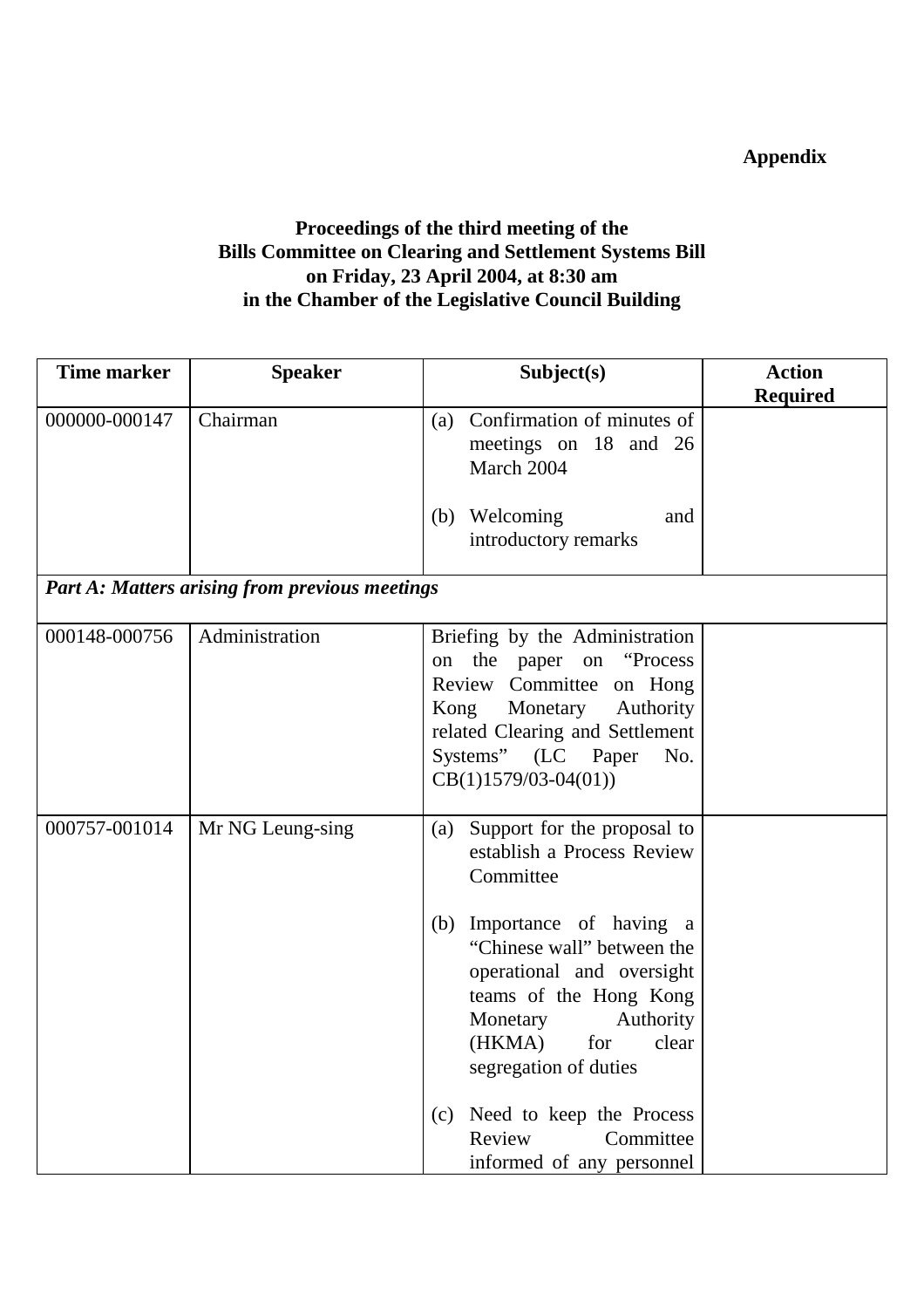| <b>Time marker</b> | <b>Speaker</b>                 | Subject(s)                                                                                                                                                                                                                                                                                                                                                                           | <b>Action</b><br><b>Required</b>                                                                                         |  |  |
|--------------------|--------------------------------|--------------------------------------------------------------------------------------------------------------------------------------------------------------------------------------------------------------------------------------------------------------------------------------------------------------------------------------------------------------------------------------|--------------------------------------------------------------------------------------------------------------------------|--|--|
|                    |                                | changes of the oversight<br>team of HKMA                                                                                                                                                                                                                                                                                                                                             |                                                                                                                          |  |  |
| 001015-001156      | Chairman                       | Support for the proposal to<br>(a)<br>establish a Process Review<br>Committee                                                                                                                                                                                                                                                                                                        |                                                                                                                          |  |  |
|                    |                                | Draft terms of reference of<br>(b)<br>Process<br>proposed<br>the<br><b>Review Committee</b>                                                                                                                                                                                                                                                                                          | The Administration<br>to take follow-up<br>actions as required<br>under<br>paragraph<br>of<br>3(a)(i)<br>the<br>minutes  |  |  |
|                    |                                | <b>Relevant Committee Stage</b><br>(c)<br>Amendments to the Bill to<br>provide for the passing of<br>confidential<br>information<br>HKMA's<br>regarding<br>oversight activities to the<br>proposed Process Review<br>Committee                                                                                                                                                       | The Administration<br>to take follow-up<br>actions as required<br>under<br>paragraph<br>3(a)(ii)<br>of<br>the<br>minutes |  |  |
| 001157-001424      | Administration                 | Verbal response made by the<br>Administration<br>members'<br>to<br>question raised at the last<br>meeting on whether the Bill had<br>extra-territorial effect<br>(Paper provided<br>by<br>the<br>Administration on<br>"Extra-<br>territorial Effect"<br>after<br>the<br>meeting was issued to members<br>vide<br>LC<br>Paper<br>No.<br>$CB(1)1600/03-04(01)$<br>on<br>23 April 2004) |                                                                                                                          |  |  |
| 001425-001857      | <b>Assistant Legal Adviser</b> | Verbal response made by<br>(a)<br>the Assistant Legal Adviser<br>members'<br>question<br>to<br>raised at the last meeting<br>on whether the powers of                                                                                                                                                                                                                                |                                                                                                                          |  |  |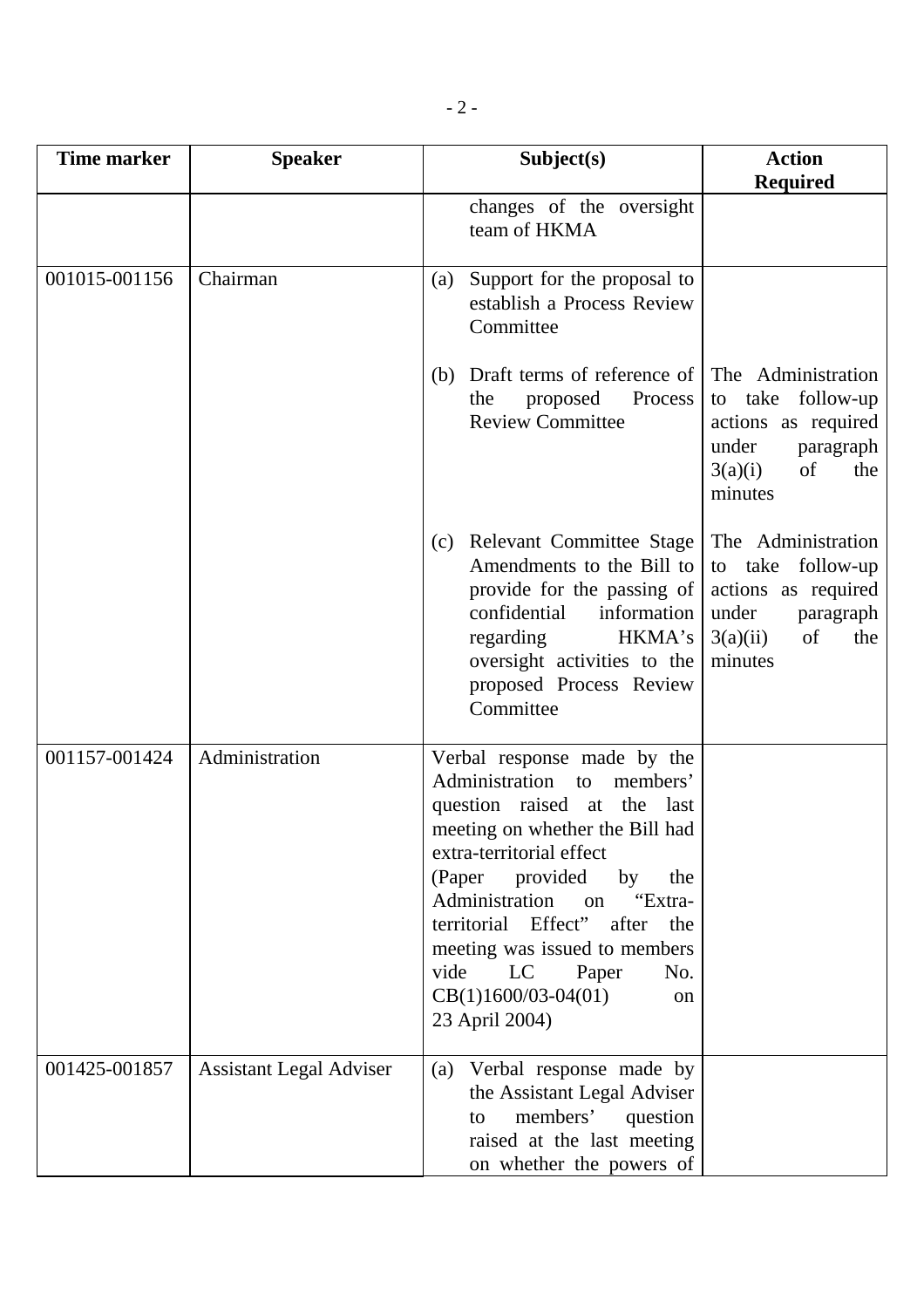| <b>Time marker</b> | <b>Speaker</b>                                                              | Subject(s)                                                                                                                                                                                                                                                                                                                                               | <b>Action</b>                                                                                                                       |
|--------------------|-----------------------------------------------------------------------------|----------------------------------------------------------------------------------------------------------------------------------------------------------------------------------------------------------------------------------------------------------------------------------------------------------------------------------------------------------|-------------------------------------------------------------------------------------------------------------------------------------|
|                    |                                                                             |                                                                                                                                                                                                                                                                                                                                                          | <b>Required</b>                                                                                                                     |
|                    |                                                                             | Review<br>Operations<br>the<br>Committee to oversee the<br>work of the Independent<br>Commission<br>Against<br>Corruption's investigative<br>provided<br>$\sin$<br>arm<br>were<br>legislation                                                                                                                                                            |                                                                                                                                     |
|                    |                                                                             | (b) Briefing by the Assistant<br>Legal Adviser on the paper<br>"Comparison<br>of<br>on<br>provisions governing<br>the<br>proposed<br>Clearing<br>and<br>Settlement<br><b>Systems</b><br>Appeals Tribunal (CSSAT)<br>under the Clearing<br>and<br>Settlement<br>Systems<br>Bill<br>and other similar statutory<br>tribunals" (LC Paper No.<br>LS69/03-04) |                                                                                                                                     |
| 001858-002216      | Chairman<br><b>Assistant Legal Adviser</b><br>Mr Henry WU<br>Administration | Discussion on LC Paper No.<br>LS69/03-04 -<br>Remuneration of members<br>(a)<br>of tribunals                                                                                                                                                                                                                                                             |                                                                                                                                     |
|                    |                                                                             | for<br>Need<br>(b)<br>Bill  <br>the<br>provision<br>in<br>providing that the lodging<br>of an appeal to the Court of<br>Appeal did not by itself<br>operate<br>a stay of<br>as<br>execution<br>of<br>a<br>determination<br>of<br>the<br>CSSAT unless the Court of<br>Appeal otherwise ordered                                                            | an express The Administration<br>to take the follow-<br>action<br>up<br>as<br>required<br>under<br>paragraph 3(b) of<br>the minutes |
|                    |                                                                             |                                                                                                                                                                                                                                                                                                                                                          |                                                                                                                                     |